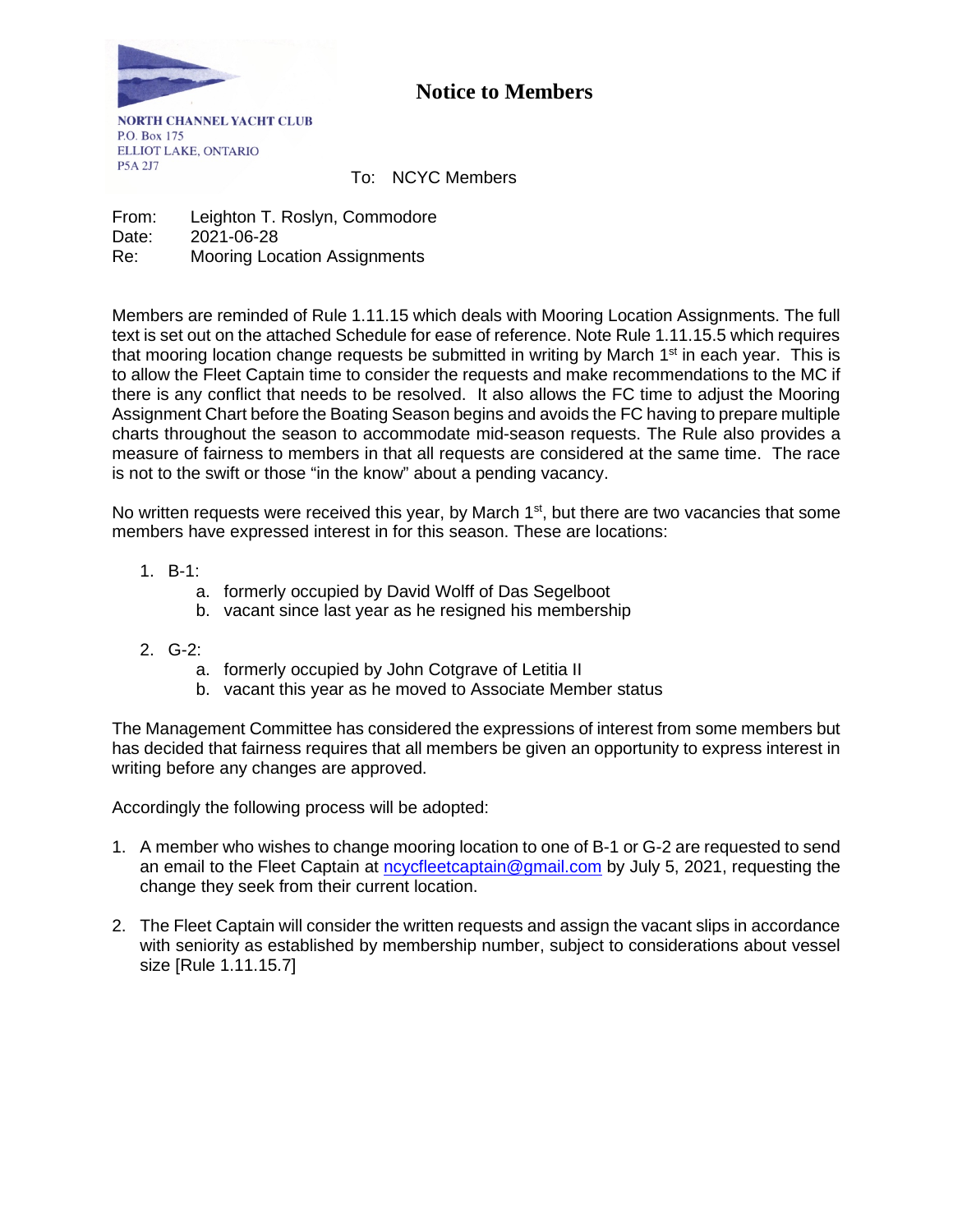## **Schedule A Rule 1.11.15 re Mooring Location Assignments**

## **1.11.15 Mooring Location Assignments:**

- 1.11.15.1 Mooring locations are assigned to members by the Fleet Captain;
- 1.11.15.2 Mooring locations are assigned to members only for mooring of their own vessel;
- 1.11.15.3 Mooring location assignments are normally maintained from year to year, but may be adjusted by the Fleet Captain as deemed necessary to accommodate the fleet as its composition changes;
- 1.11.15.4 Members are not permitted to exchange mooring location assignments without first obtaining approval from the Fleet Captain;
- 1.11.15.5 Members may request a mooring location assignment change to a vacant location by submitting a request in writing to the Fleet Captain prior to March  $1<sup>st</sup>$ of the boating year;
- 1.11.15.6 Mooring location assignment change requests are discarded each year and do not carry over from year to year so fresh requests need to be filed each year;
- 1.11.15.7 Vacant locations are assigned to requesting members by the Fleet Captain following the Spring Planning Meeting based upon membership seniority as established by membership number, but vessel size may require that a desired location not be assigned to a member;
- 1.11.15.8 A Mooring Location becomes vacant when the member to whom the location is assigned:
	- 1.11.15.8.1 is assigned another location;
	- 1.11.15.8.2 ceases to be a member;
	- 1.11.15.8.3 no longer owns a vessel;
	- 1.11.15.8.4 ceases to be a member in good standing and the member's mooring location is directed to be vacated;
	- 1.11.15.8.5 is on an extended cruise without paying full membership and boating fees in each year;
	- 1.11.15.8.6 is on a cruise intended to extend, or actually extending, beyond the end of the third boating season or part thereof following departure upon the cruise.
- 1.11.15.9 Members who are on extended cruises or are otherwise not intending to use their mooring assignment in any year, may be required to remove their mooring so that the location can be temporarily assigned to another member;
- 1.11.15.10 When a mooring location becomes vacant, the mooring gear at that location is removed by the owner or sold to the member assigned to that mooring location;
- 1.11.15.11 Mooring gear not removed from a vacant location is deemed to be abandoned by the member and becomes the property of the Club.